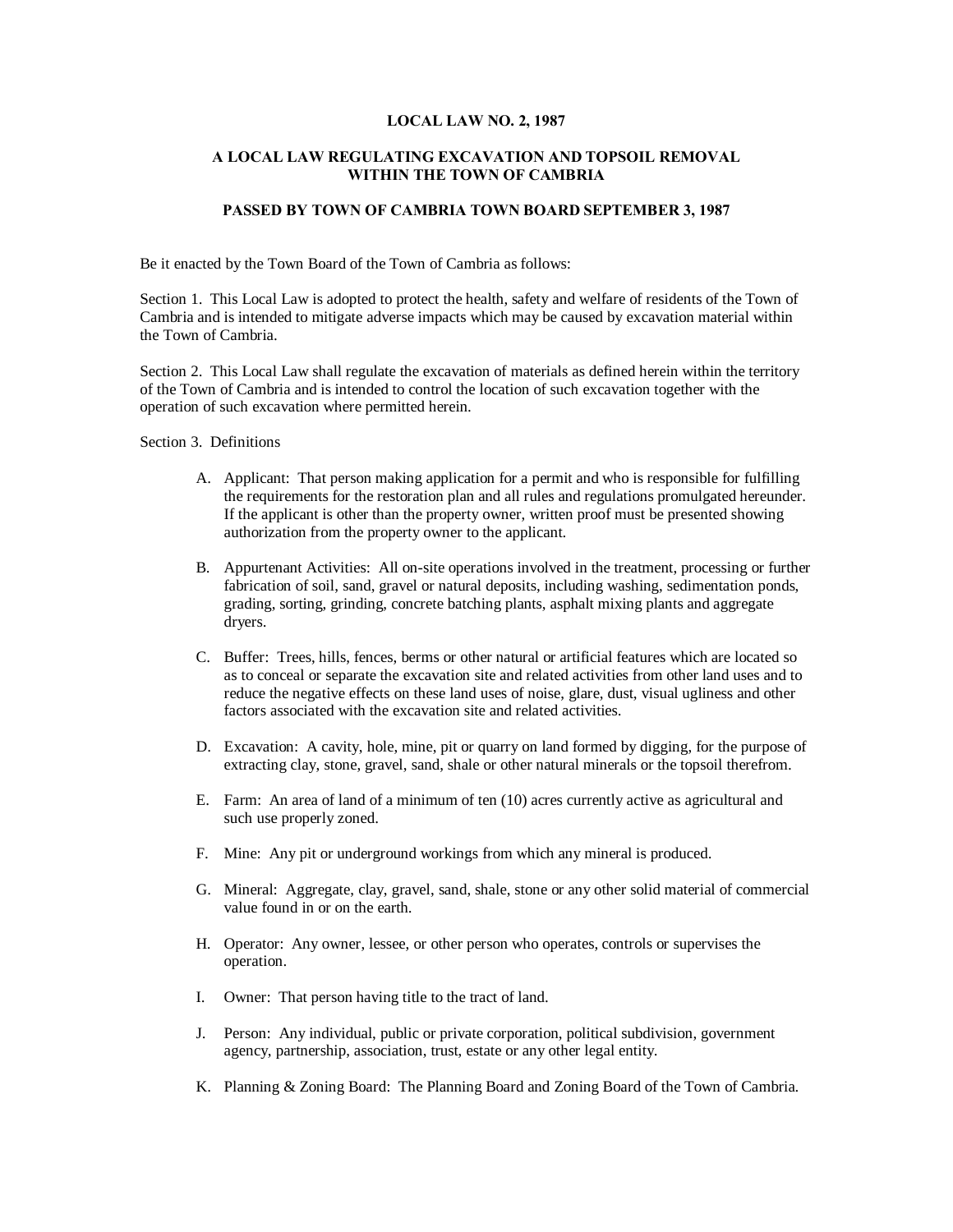- L. Restoration: The reparation to an environmentally acceptable natural state of an area which has undergone physical change due to excavation and related activities.
- M. Topsoil: Surface earth, including the organic layer in which most plants have their roots.

#### Section 4. Applicability

This Local Law shall apply to all territory within the Town of Cambria whether or not said excavation is governed by any other state or federal rule or regulation. Where more than one law applies, the more stringent shall control.

## Section 5. Exceptions

The following operations and uses are herby excepted from the application of this Local Law.

- A. Excavations or removal of stone, gravel, clay, sand, shale, subsoil or topsoil incident to highway, sidewalk or driveway construction to the extent that said materials are removed solely from the bed of said highway, sidewalk or driveway.
- B. The moving of stone, gravel, clay, sand, shale, subsoil or topsoil from one part of a premises to another part of the same premises incident to the construction of a building or other improvement of land or incident to landscaping. The moving to excess of thirty (30) yards of such material will be subject to approval by the Zoning Board of Appeals after consideration of the requirements of Section 6 herein when in the discretion of said Board such requirements are needed to protect the environment.
- C. Removal of excess stone, gravel, clay, sand shale, subsoil or topsoil from the area of a subdivision granted final approval by the Planning Board of the Town of Cambria, provided that any such removal is in accordance with plans and specifications approved by said Planning Board.
- D. Construction of sewage disposal systems.
- E. Any excavation operation conducted by the Town of Cambria, including the cleaning of ditches by the Highway Department and/or official of the Highway Drainage District or their authorized agent.
- F. Construction of drainage facilities on a farm, as defined in Section 3 E, must be shown on a plan approved by the Soil Conservation Service of the County of Niagara. Further, such plan must be reviewed by the Zoning Board, which Board may require any or all of the conditions of Section 6 as well as standards and considerations of Section 10 of this Local Law which in the Board to best judgment would be required to prevent environmental problems in the future.

#### Section 6. Permit Requirements

- A. No excavation shall be permitted within the Town of Cambria from those areas zoned residential by the zoning regulations of the Town of Cambria.
- B. Any other excavation permitted herein must be pursuant to a written permit or renewal thereof granted under authority of this Local Law subject to the following conditions:
	- 1. Each application for a permit or renewal shall be filed with the Town Clerk of the Town of Cambria, which application shall be in substantially the form of application approved by the Town Board. The applicant must file twelve (12) duplicate copies of such application.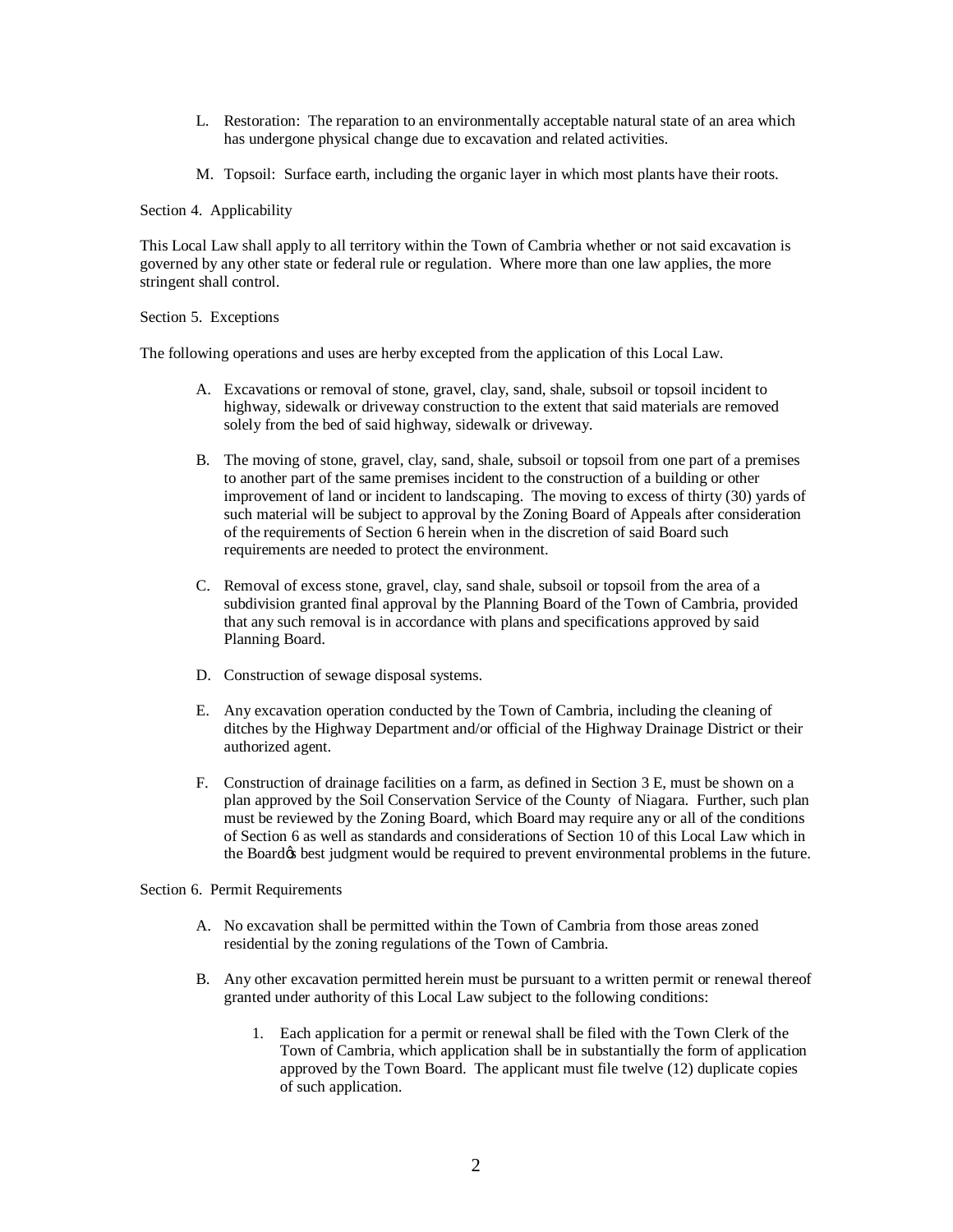- 2. Proof by deed or otherwise of ownership of property must be submitted.
- 3. Statement as to period of time required to complete the proposed excavation, including restoration.
- 4. Statement as to zoning classification of the land on which the excavation is to be conducted.
- 5. Survey of the land in question, together with map showing the surrounding area sufficient to identify adjoining property.
- 6. A map or survey at a scale of no smaller than one inch to fifty feet showing the following:
	- a. Existing topography at contour intervals of ten feet or grid elevations to be tied into benchmarks.
	- b. Soil boring sufficient to demonstrate the type of material to be removed to the depth of the proposed excavation.
	- c. Surfacing drainage patterns including grades of all existing creeks.
	- d. Location of all proposed and existing underground utilities and facilities.
	- e. Profiles and cross-sections of premises before and after excavation.
	- f. Prior to granting of a permit, applicant must submit the following:
		- 1. Operations Plan.
		- 2. Long Form Environmental Impact Statement.
		- 3. Restoration Plan.

#### Section 7. Filing Application

The Town Clerk shall forward a copy of the application to the following: to each member of the Town Board, to the Chairman of the Planning Board, to the Town Engineer, to the Town Attorney, to the Town Building Inspector and to the Chairman of the Zoning Board of Appeals. The Planning Board shall make a recommendation concerning the application to the Zoning Board of Appeals within sixty (60) days of receipt of said application by its Chairman.

Section 8. Public Hearing

The Zoning Board of Appeals shall hold a public hearing, shall publish a notice in the official newspaper of the Town at least 10 days prior to said public hearing, and shall post the same on the official sign board of the Town Cambria.

Section 9. Variances

After the public hearing, the Zoning Board of Appeals may require any additional conditions to be met in addition to those listed herein, and the Zoning Board of Appeals shall have the power to vary standards and conditions required herein which in its discretion would result in unnecessary hardship to the applicant.

Section 10. Standards and Conditions for Permit

In approving or denying an excavation permit, the standards and considerations to be taken into account shall include but not be limited to the following: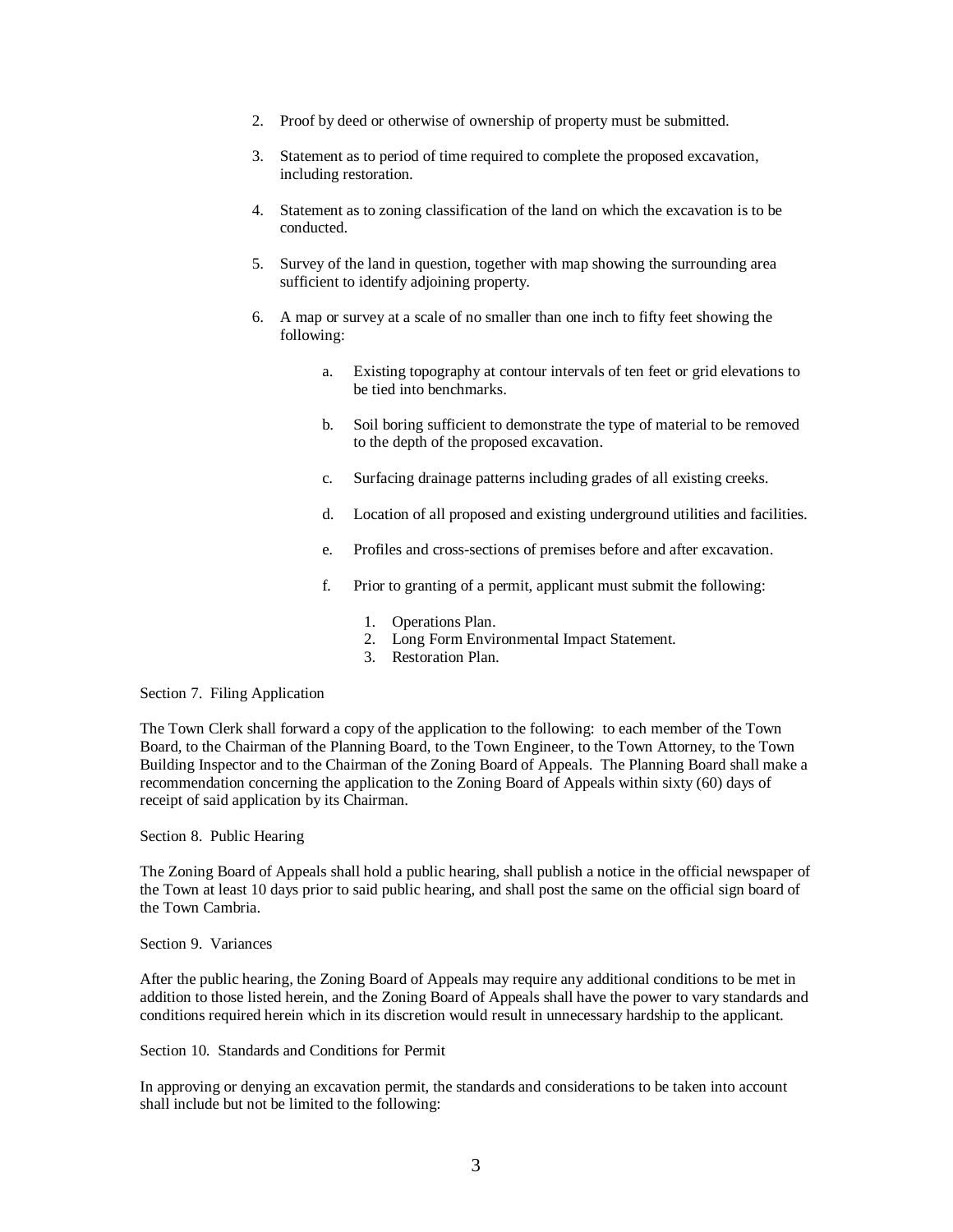- A. No excavation shall be permitted within 250 feet of any road right-of-way nor within 100 feet of any property line, nor shall any such excavation be permitted within 500 feet of any residential dwelling unit within the Town of Cambria.
- B. Whether such excavation and proposed installation plan are in accord with the intent of the Master Plan of the Town of Cambria.
- C. Whether such excavation will result in the creation of holes and pits which may be hazardous or dangerous.
- D. Whether such excavation will cause soil erosion or depletion of vegetation.
- E. Whether such excavation will render the land unproductive or unsuitable for agricultural or developmental purposes.
- F. Whether the excavation will impair the aesthetic or natural environment of the area of such excavation or the surrounding area.
- G. Whether such excavation will affect the character of surrounding land use.
- H. Whether such excavation will create excessive traffic or impair the quality of existing facilities or drainage or will materially injure existing highways or roadways. The Zoning Board of Appeals may require construction of haul roads to alleviate this problem and may require maintenance of said roads to prevent emission of dust.
- I. Whether the area excavation can be effectively restored and revegetated.
- J. Whether surrounding drainage areas will be adversely affected.
- K. Whether such excavation will be in the best interest of the Town of Cambria.

The finding of the Zoning Board of Appeals that any one of the foregoing conditions will be injurious to the general welfare of the people of the Town of Cambria shall be grounds for denial of the special permit.

The Zoning Board of Appeals may grant a permit after consideration of the foregoing conditions for a period not to exceed two years which may be extended on a yearly basis without the necessity of further public hearings upon a finding of the Town Board that such extension will be in the best interest of the people of the Town of Cambria.

## Section 11. Performance Bond

Any permit issued by the Zoning Board of Appeals pursuant to this Local Law must be conditioned upon the filing of a performance bond as described herein. The performance bond must be submitted to the Town Board for approval. The performance bond shall be jointly and severally executed by the applicant and all owners of record of the premises and filed with the Town Clerk of the Town of Cambria . The Bond shall be secured by a letter of credit or surety to the Town in the amount of at least \$5,000.00 per acre up to a total of \$1,000,000.00. The bond shall guarantee that upon termination of the permit or the operations, whichever shall first occur, the land shall be restored in conformity with the permit requirements and the standards of this Local Law. In the event of default with compliance, the letter of credit or bond shall be forfeited to the Town of Cambria. The Town shall return to the applicant any amount not needed to cover any and all necessary expenses of restoration, administration, including legal fees and engineer expenses incurred by the Town as a result of the default.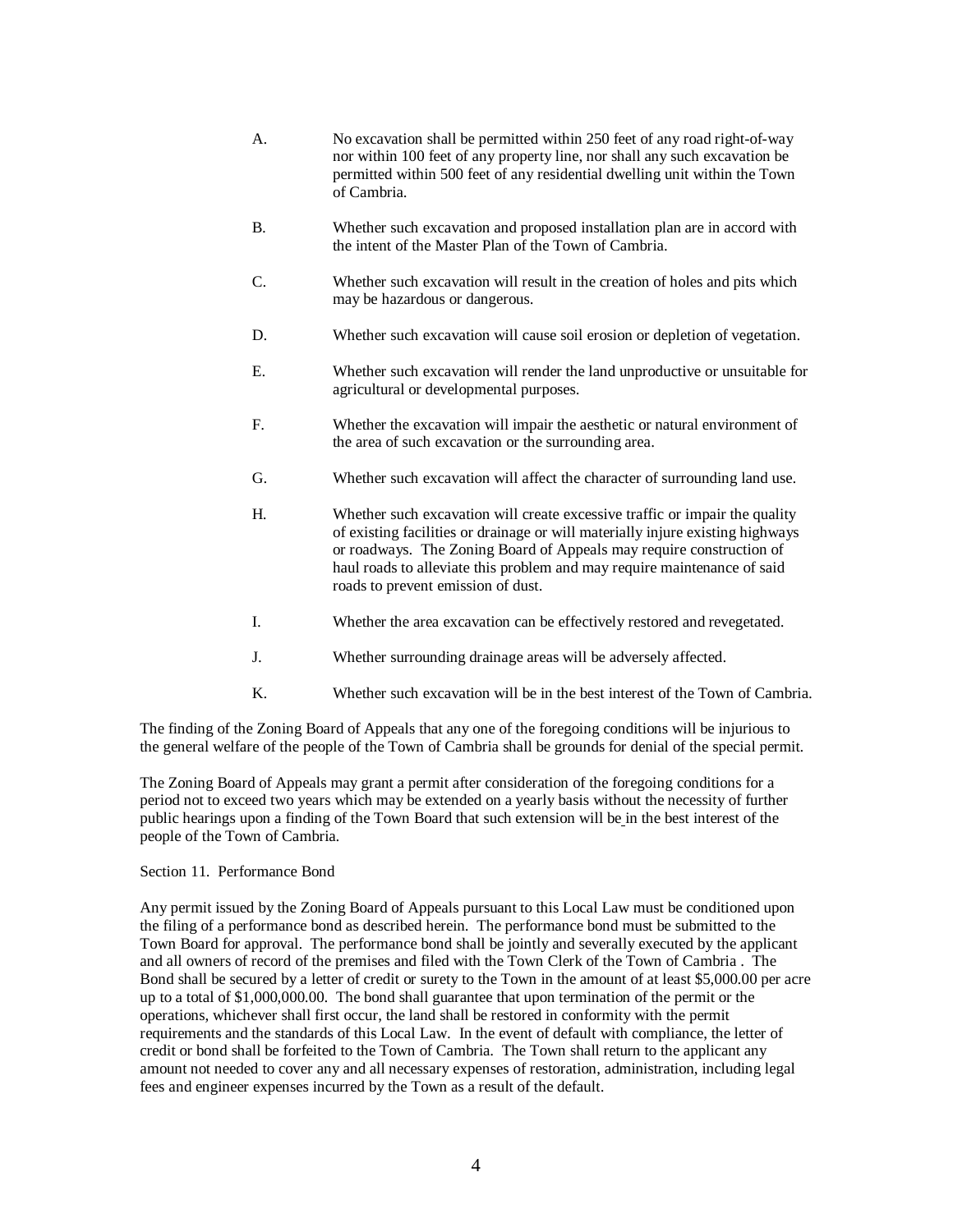The bond shall continue in full force and effect until a certificate of compliance has been issued by the Town of Cambria.

Section 12. Certificate of Insurance

- A. Upon approval of the application but before issuance of the permit, the applicant shall file with the Town Clerk certificates of insurance evidencing the issuance of liability coverage in the following amounts:
	- 1. Bodily Injury \$1,000.000.00<br>2. Property Damage \$1,000.000
	- 2. Property Damage \$1,000,000.00
- B. Said insurance must be maintained throughout the term of the permit and until a certificate of compliance has been certified by the Town Board of the Town of Cambria. Said insurance must name the Town of Cambria and its agents as an additional insured.

#### Section 13. Fees

A. Permit 6 upon filing of the application a filing fee of  $$2,500.00$  non-refundable must be paid to the Town of Cambria. Prior to issuance of any permit pursuant to this Local Law, the applicant must pay an additional fee for the permit based upon the following schedule:

| Total Acres    | Permit Fee              |
|----------------|-------------------------|
| Up to 50 Acres | \$2,500 plus \$200/Acre |
| Over 50 Acres  | \$7,500 plus \$100/Acre |

Said total sum shall be deemed a reasonable sum to cover cots of review and administration, no part of which shall be returnable to the applicant. Acreage shall be based on total area for the overall site plan, including newly relocated off-site ditches. Acreage calculations to be by Town Board. Fee for renewal of permit shall be \$2,500.00 plus \$100.00 an acre up to 50 acres and \$3,750.00 plus \$50.00 an acre over 50 acres.

B. Excavation Fee 6 To assure the Town that the restoration take place, Town streets are adequately maintained and rebuilt, and the improvements required are satisfactorily completed, the Town shall require a fee payment of one dollar (\$1.00) per cubic yard of al excavated material removed from the site. This sum shall be billed by the Town and paid by the permittee every six months. The first payment shall be made in advance upon issuance of permit by payment based on the phasing schedule and computed by the Town Engineer. The Town shall split this excavation fee in two equal parts. One-half to be immediately paid over to the Town and used as the Town Board may determine. The other half of the excavation fee shall be placed in an interest bearing escrow account.

The amount of the excavation fee including the up front payment, shall be determined by the Town. Calculations will be based on original baselines established by the approved surveyor and re-surveyed at the semi-annual inspection to determine the exact volume removed. The inspection and survey cost shall be paid out of the escrow account as shall the emergency repairs of any Town roads, including restoration and/or reconstruction of said roads as well as other reasonable costs incurred by the Town.

Excavation fee shall be paid within thirty (30) days of receipt of Town bill. Failure to pay within this time frame shall constitute cancellation of permit and forfeit of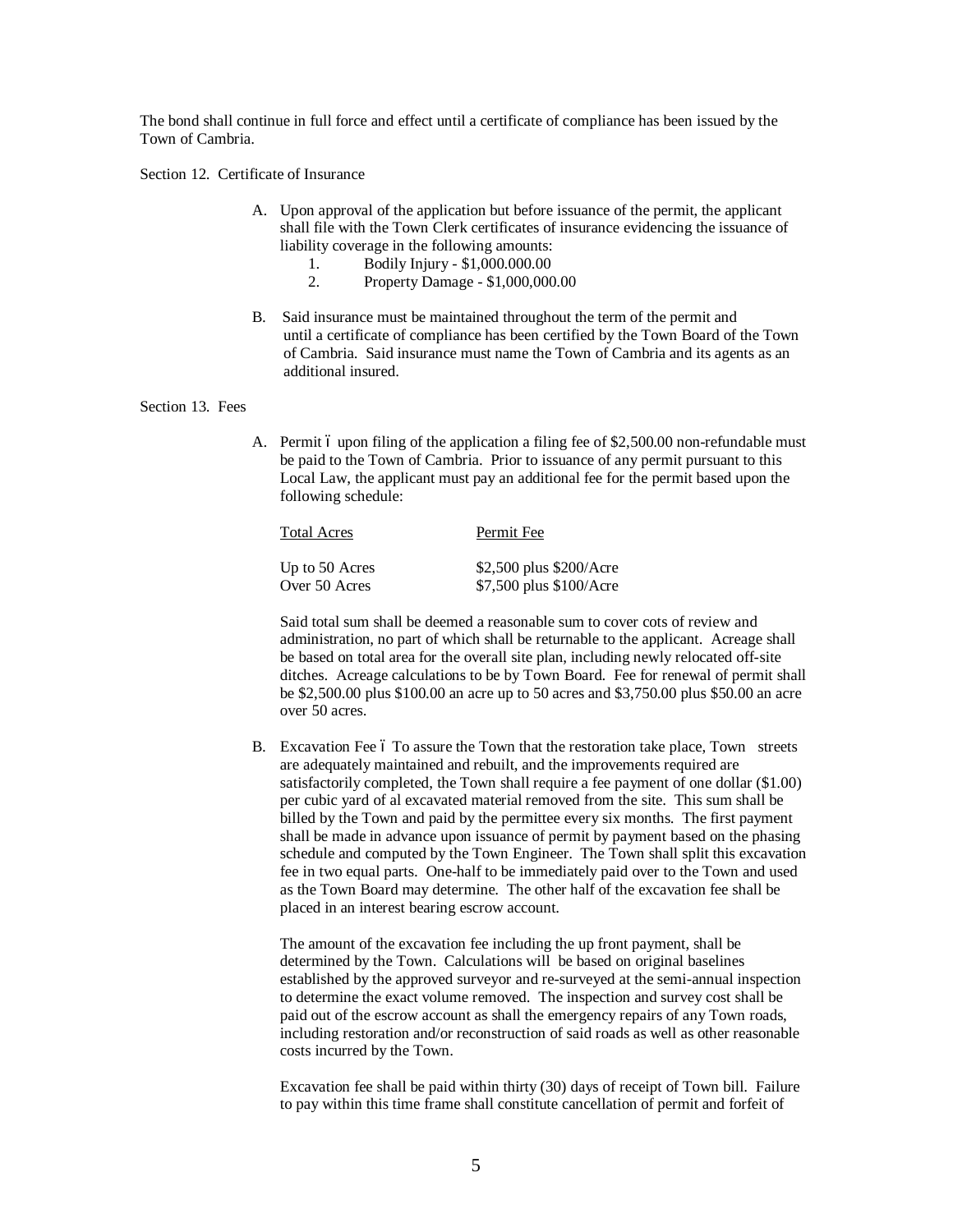performance bond and escrow fund. At the satisfactory conclusion of the excavation project, including the acceptance by the Town of all utilities and other amenities, all unused escrow funds shall be returned to the developer along with a financial statement of all transactions.

Section 14. Nonconforming Pre-Existing Excavation

- A. Any excavation which has been discontinued for a period of one or more years shall not thereafter be reestablished, and any additional excavation must be pursuant to the requirements of this Local Law.
- B. Except as provided herein, a nonconforming use for excavation may be continued. Provided, however, that such use must be terminated on or before the expiration of a period of time after the effective date of this Local Law fixed for such termination. In the case of excavations, such period of time shall be a period of one year (12 months) from the date of the filing of this Local Law with the Secretary of State.
- C. Any continuation of the excavation subsequent to that one year period shall be subject to the terms and conditions and all of the requirements of this Local Law.

### Section 15. SEQR and DEC Land Use Reclamation Permit

Prior to the issuance of any permit, the applicant must apply to this Town for SEQR review and it is hereby declared that any excavation in excess of 20,000 yards of material shall be a Type I action, and it is the intention of the Town Board or its agent to act as lead agent in relation to any and all applications under this Local Law. Further, prior to the issuance of any permit under this Local Law, applicant must file with the Town all necessary permits required by the State of New York for such excavation when required.

Section 16. Prohibition

In the Town of Cambria, no refuse, garbage or toxic waste of any kind shall be deposited in any area excavated pursuant to the requirements of this Local Law or within any other area of the Town of Cambria.

Section 17. Construction

This Local Law shall be deemed an exercise of power of the Town of Cambria to control excavation and to regulate the manner of construction and removal of material from draining and cleaning and operating and using lands in the Town for excavation purposes and to prohibit such excavations which do not comply with these regulations.

#### Section 18. Penalties

A violation of any provision of this Local Law shall be punishable as a misdemeanor to the extent prescribed by law and each violation shall result in a fine not exceeding \$500.00 for the first offense; the minimum of \$500.00 and a maximum of \$1,000.00 for a second offense within five years; and a minimum of \$1,000.00 and a maximum of \$2,000.00 for a third or subsequent violation within five years; or imprisonment for a period not to exceed six months or both. Each week of a continued violation shall constitute a separate violation. Also, the Town Board after five daysønotice to the applicant may modify, suspend, or revoke the permit upon any violation of the conditions of that permit.

Further, this Local Law will authorize the Town Clerk to initiate a proceeding in the Supreme Court of the State of New York for injunctive relief in the event of a violation of any of the conditions or requirements contained herein.